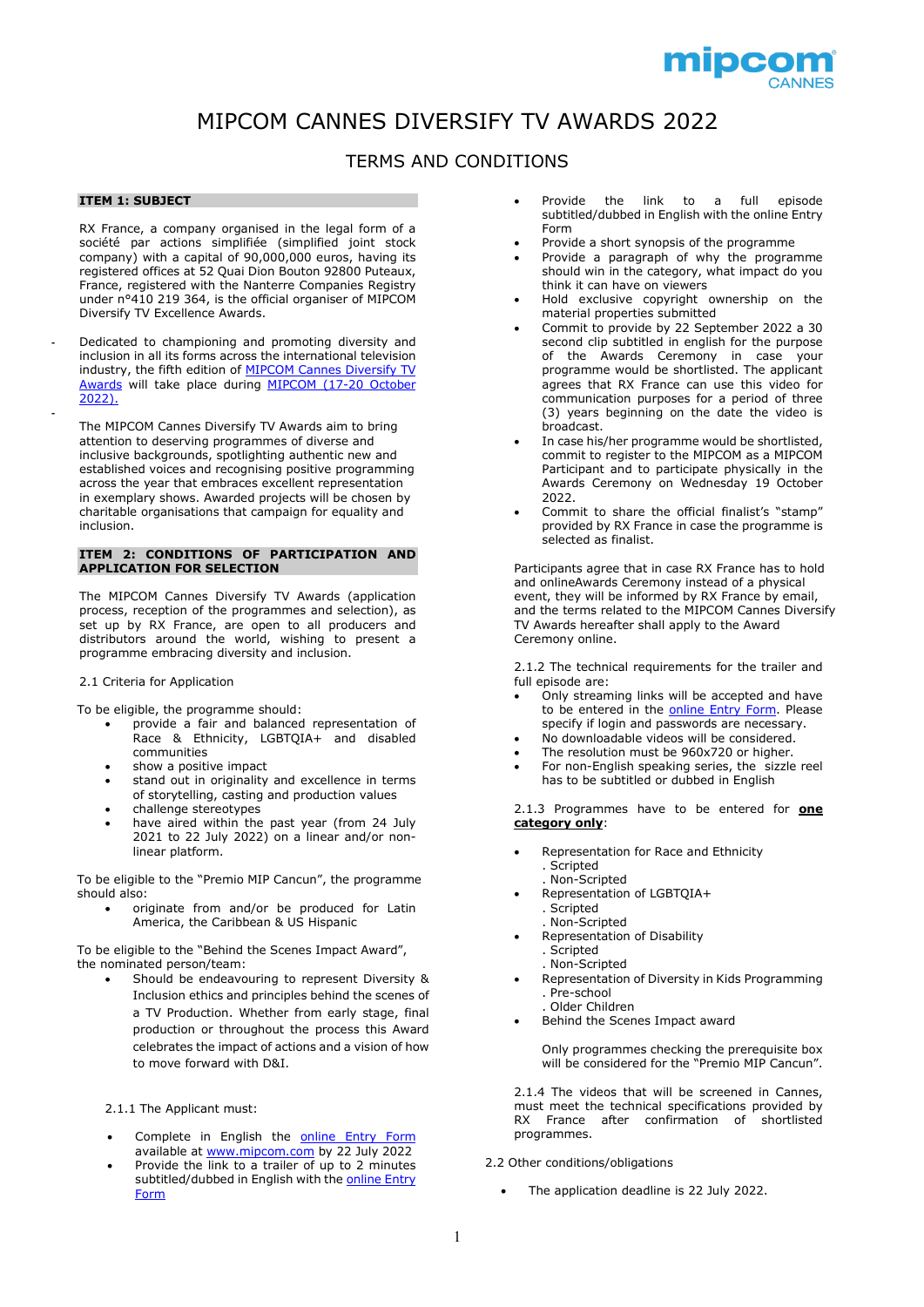After this date, no additional programmes will be considered. RX France cannot accept responsibility for lost entries due to internet and/or technical problems related to use of internet. Proof of sending is not proof of receipt.

- There is no cost to submit a programme.
- By entering the competition, the Applicant:
	- a) Agrees to be bound by the Rules and Regulations. Applicants agree that any failure to abide by any term and condition contained in the Rules and Regulations may result in the disqualification of the applicant's Entry. Applicants acknowledge that all rulings of RX France and all decisions of the Jury shall be binding and final.
	- b) Warrants that the Entry is the original work of the applicant, that the applicant has the right and authority to submit and present the Entry, and that the applicant's Entry does not infringe upon or violate any copyright, trademark, right of privacy or right of publicity or any other right of any kind or nature of any person or entity. If RX France has reason to believe that an Entry contains any material that may infringe upon or violate any right or law, such Entry may be disqualified by ruling of RX France. If an Entry is disqualified for such reasons, no refund of the Registration Fee will be granted.
	- c) Acknowledges that their Entry is submitted<br>voluntarily. Applicants recognize the recognize the possibility that elements of their Entry may be identical or similar to material which has or may come from, or is developed by other sources to RX France; its affiliates, personnel (including, without limitation, employees, officers, directors); the members of the Jury. Applicants understand and agree that a Recipient's use of such other material containing elements identical or similar to those contained in the submitted Entry shall not entitle the applicant to any compensation, if a Recipient has an independent legal right to use such other material which is not derived from the applicant, either because such elements were not new, or were not originated by the applicant, or are in the public domain, or were or may be independently created by any other person. RX France cannot be held liable by the Applicants for possible infringement of intellectual property in ideas that are submitted either by themselves or by third parties.
	- d)

e) Guarantee that their Entry does not contain third party copyrighted materials, images or music without they first obtain all necessary<br>licenses, clearances, releases and/or clearances, releases and/or permissions. Applicants who do not hold copyright ownership of the Entry or any elements contained within must obtain written consent and agreement from the rights owner to be bound by the Rules and at RX France's request, must be able to provide a copy of such written consent and agreement from the rights owner.

- RX France reserves the right to reject any programme should its content be perceived by RX France as deliberately interfering with honour and human dignity, with third parties' rights, or as being pornographic, racist, provocative, discriminatory or violent.
- The submitted programmes cannot be withdrawn from the selection process once the application has been submitted, except in case of *force majeure*.

# **ITEM 3: SELECTION PROCESS**

All submitted programmes will be reviewed by a Jury made of members of the MIP Markets Diversity Advisory Board and additional industry experts, as well as RX France's Editorial Team. Only applications that meet the conditions of participation, as specified in the Terms and Conditions, will be considered.

Awards categories:

- **Representation of Race & Ethnicity Scripted + Non-scripted**
- **Representation of LGBTQIA+ Scripted + Non-scripted**
- **Representation of Disability Scripted + Non-scripted**
- **Representation of Diversity in Kids Programming Pre-school + Older Children**
- **Behind the Scenes Impact award**
- **Premio MIP Cancun**

Up to 3 programmes per sub-category will be shortlisted to be presented during the MIPCOM Cannes Diversify TV Awards Ceremony on Wednesday 19 October 2022.

The applicants will be informed of the selection of their programme by email by RX France mid-September 2022.

The shortlisted projects will be judged in each category by charitable organisations that campaign for equality and inclusion.

A programme per sub-category will be awarded during the MIPCOM Cannes Diversify TV Awards.

The selection decisions are final and without appeal. By entering a programme, the Applicant agrees not to challenge the selection decisions on any ground.

The Official Selection will be announced by end of September 2022.

#### **ITEM 4: OBLIGATIONS AND BENEFITS FOR APPLICANTS WITH A PROGRAMME SELECTED**

The MIPCOM Cannes Diversify TV Awards Ceremony, is open to all the MIPCOM participants.

The MIPCOM Cannes Diversify TV Awards Ceremony will also be livestreamed via a streaming platform, official partners might also broadcast the Ceremony. The recording of the Ceremony might be used for informational, promotional and/or commercial purposes; for a period of three (3) years beginning on the date the recording is made.

Shortlisted programme applicants for the MIPCOM Cannes Diversify TV Awards 2022 will be responsible for their registration, accommodation, flights and expenses on site and other costs and expenses of attending and participating in all aspects of the event.